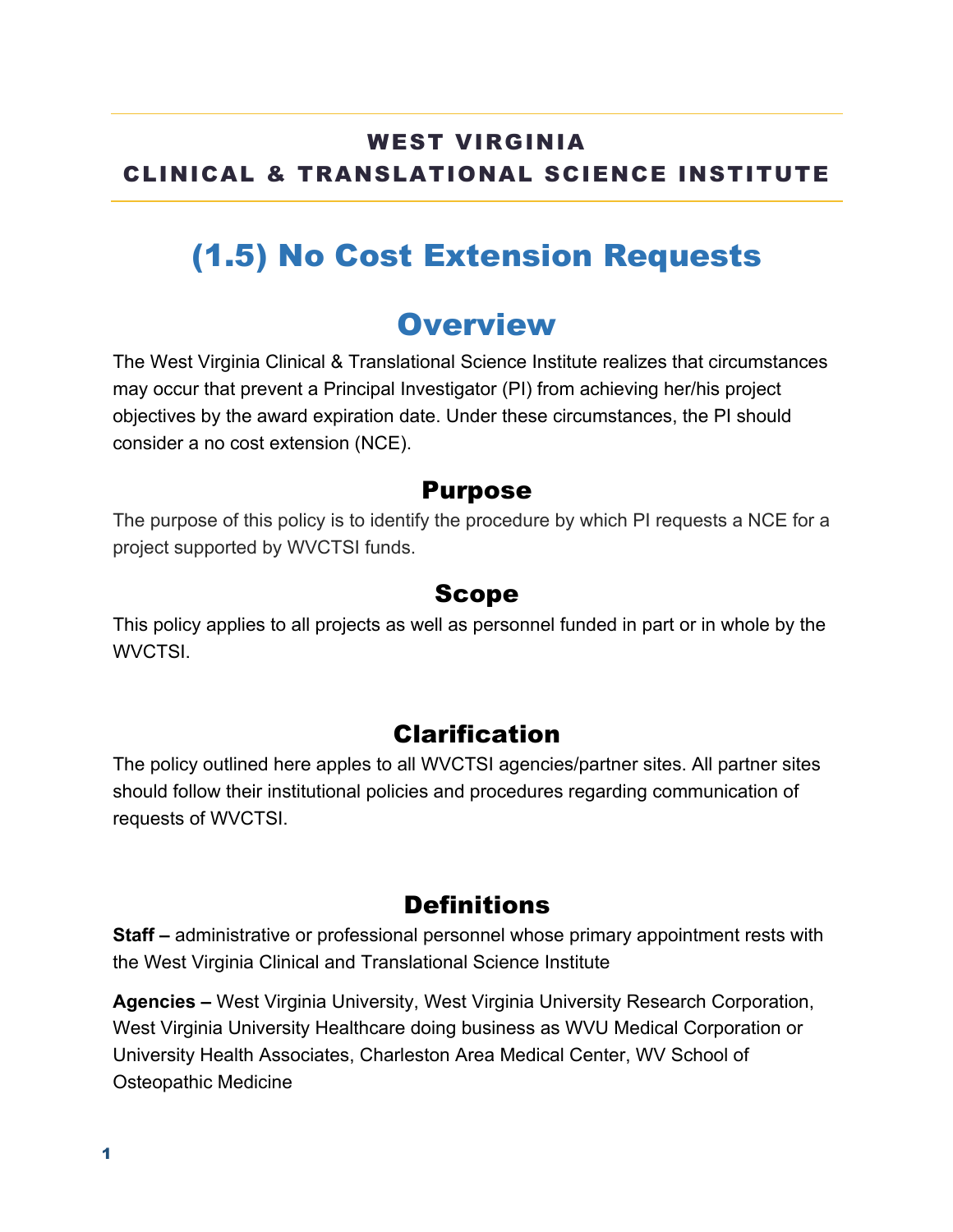# **Policy**

The Principal Investigator (PI) is expected to adhere to the approved time line and complete the project's objectives by the award's end date. If an NCE is necessary to complete the objectives, the PI should work with the WVCTSI point of contact to process a request for an NCE. The WVCTSI Director of Research Administration is responsible for making sure that the NCE request from the PI is processed appropriately according to sponsor guidelines.

#### Procedures

It is appropriate to request an NCE for an award that has an approaching expiration date if awarded funds still exist and/or all project objectives have not been accomplished. Please note: Sponsors expect that the original award terms and conditions will extend throughout the award period, including a no-cost extension period. If human subjects or animal research is occurring, it is essential to ensure that protocols are extended for the life of the award, including during the NCE period. In addition, the PI should request a NCE via email no more than thirty (30) calendar days prior to the end of her/his WVCTSI supported project. The NCE request needs to be emailed to the Director of Research Administration. If needed, please refer the example of a NCE provided with this policy.

### Roles and Responsibilities

The responsibility for interpretation of this policy rests with the Director of WVCTSI.

### References and Authority

The cost principles are set forth in the following documents and are incorporated by reference in 45 CFR parts 74.27 and 92.22. As noted below, OMB Circulars A-21, A-87 and A-122 have relocated to Title 2 in the Code of Federal Regulations (2 CFR) :

• OMB Circular A-21 (relocated to 2 CFR 220) — Cost Principles for Educational Institutions.